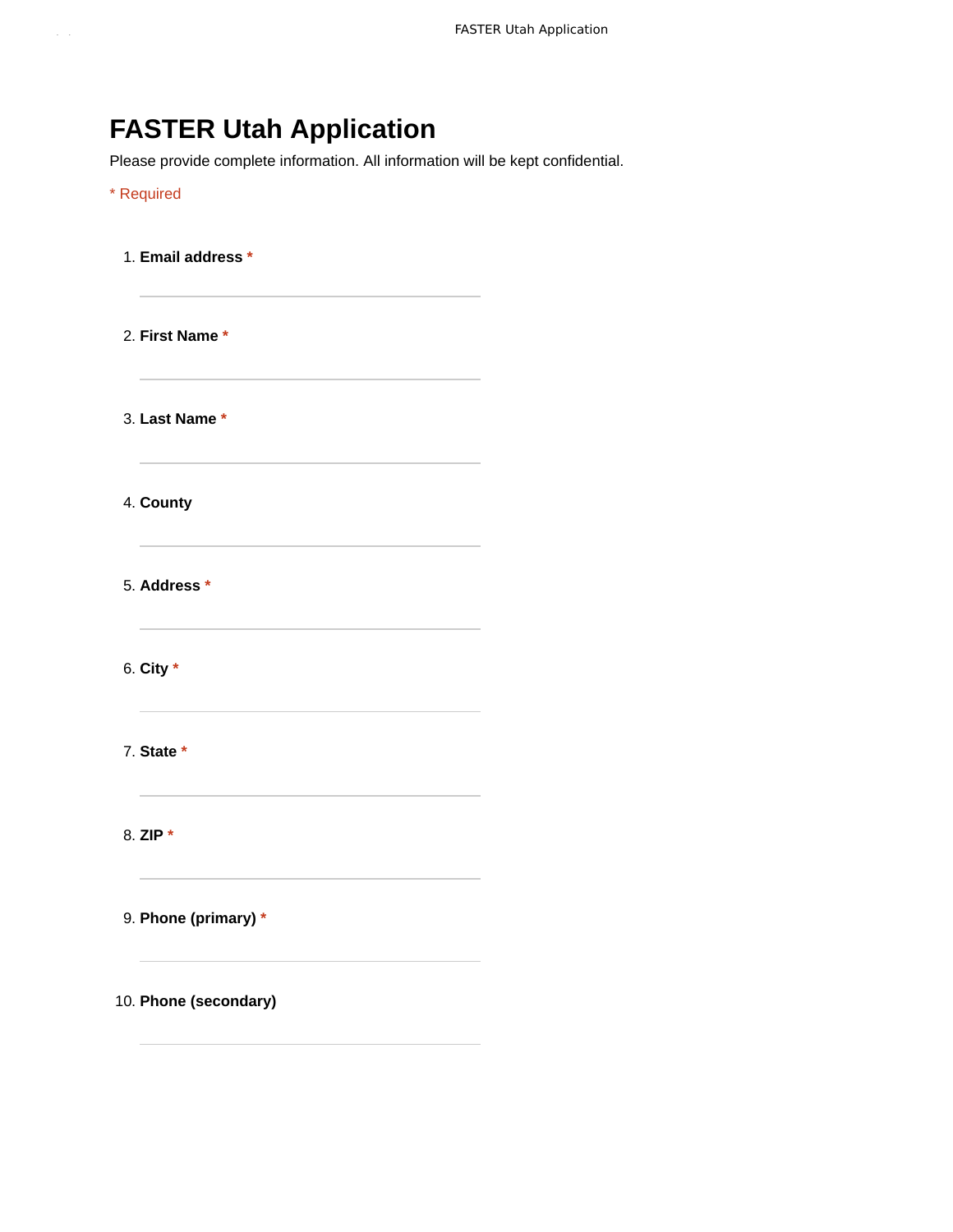|  | w<br>⊷ |  |
|--|--------|--|
|--|--------|--|

*Mark only one oval.*

| Female |
|--------|
| Male   |

# **Where is your school located?**

12. **City \***

13. **State \***

| 14. Have you received any self-defense training beyond the Concealed Carry Class? * |
|-------------------------------------------------------------------------------------|
| Mark only one oval.                                                                 |

| Armed Self Defense          |  |
|-----------------------------|--|
| <b>Unarmed Self Defense</b> |  |
| None                        |  |
| Other:                      |  |

## 15. **Please tell us about your personal experience with firearms. \***

*Mark only one oval.*

|  |  |  | I have no experience $\qquad \qquad \qquad$ $\qquad \qquad$ $\qquad \qquad$ $\qquad$ $\qquad$ $\qquad$ $\qquad$ $\qquad$ I have extensive experience |
|--|--|--|------------------------------------------------------------------------------------------------------------------------------------------------------|

## 16. **Optional comments:**